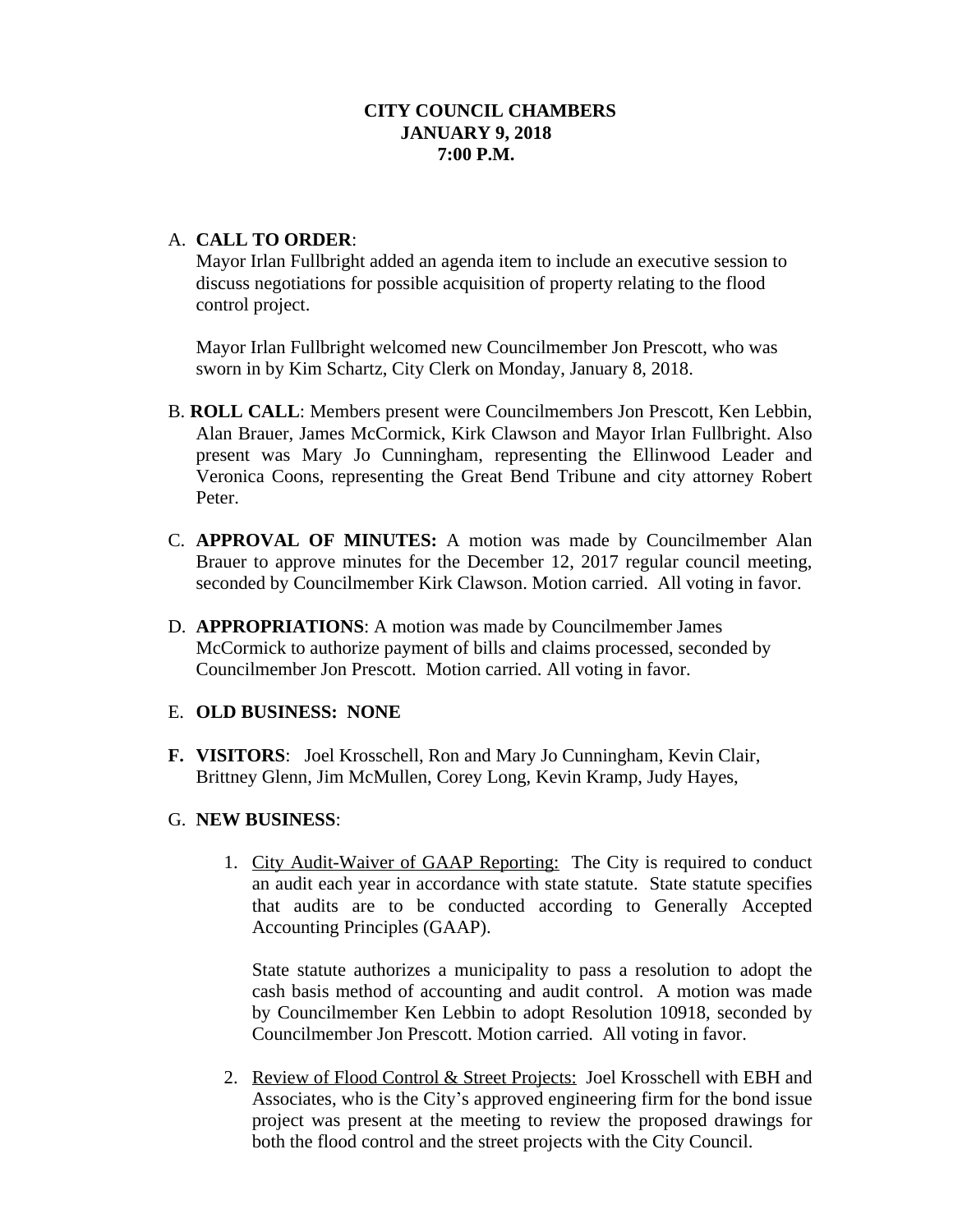Joel reviewed the plans for the upgrade of culverts at the entrance of Corey Long's house off E. Barton County Road across the north channel. Presented to council were 3 different scenarios including  $8 - 60$ " concrete pipes, 5 – 72" concrete pipes or 4 112.5" x 56" steel railroad car arches all with a flow capacity of 1100 cubic feet per second. It was noted that the bridge handles 1100 cubic feet per second and the culverts in his driveway currently handle 400 cubic feet per second. Corey Long was present to hear the discussion and provide input regarding the upgrade of the culverts. His recommendation would be for the installation of railroad cars rather than concrete pipes and the possibility of full cars rather than half cars to help with the flow to keep it consistent with the flow the bridge can handle. He also expressed concern as to the elevation of his driveway. In the discussion it was also noted that Mr. Long shares the driveway with another individual and the council asked Mr. Long to make contact with the individual to assure that both parties are aware and in agreement with the proposed plan. Council expressed concern as to the longevity of railroad cars compared to concrete pipes and requested Joel with EBH to try and research the issue.

Joel reviewed the plans for the street improvement project with council, including 2 alternate plans for intersections of Wilhelm and 3<sup>rd</sup> Street and Humbolt Ave and First Street if prices for the 4 blocks come in less than estimated. Staff explained the City would need to check with Bond counsel before approving the alternate plans, since the original Bond Resolution did not include intersections.

Joel also reviewed the plans for the storm sewer improvements off the east end of 11th Street, that includes the installation of 42" reinforced concrete pipe. Council was also advised that negotiations with the landowner to obtain the right of way for installation of the pipe is in process.

A motion was made by Councilmember Ken Lebbin to approve the specifications as submitted, excluding the pipe entrance to Corey Long's driveway, and authorize EBH & Associates to go out for bids on the projects, excluding the pipe entrance to Corey Long's driveway, with a bid opening date of February 15, 2018 at 2:00 p.m., seconded by Councilmember Kirk Clawson. Motion carried. All voting in favor.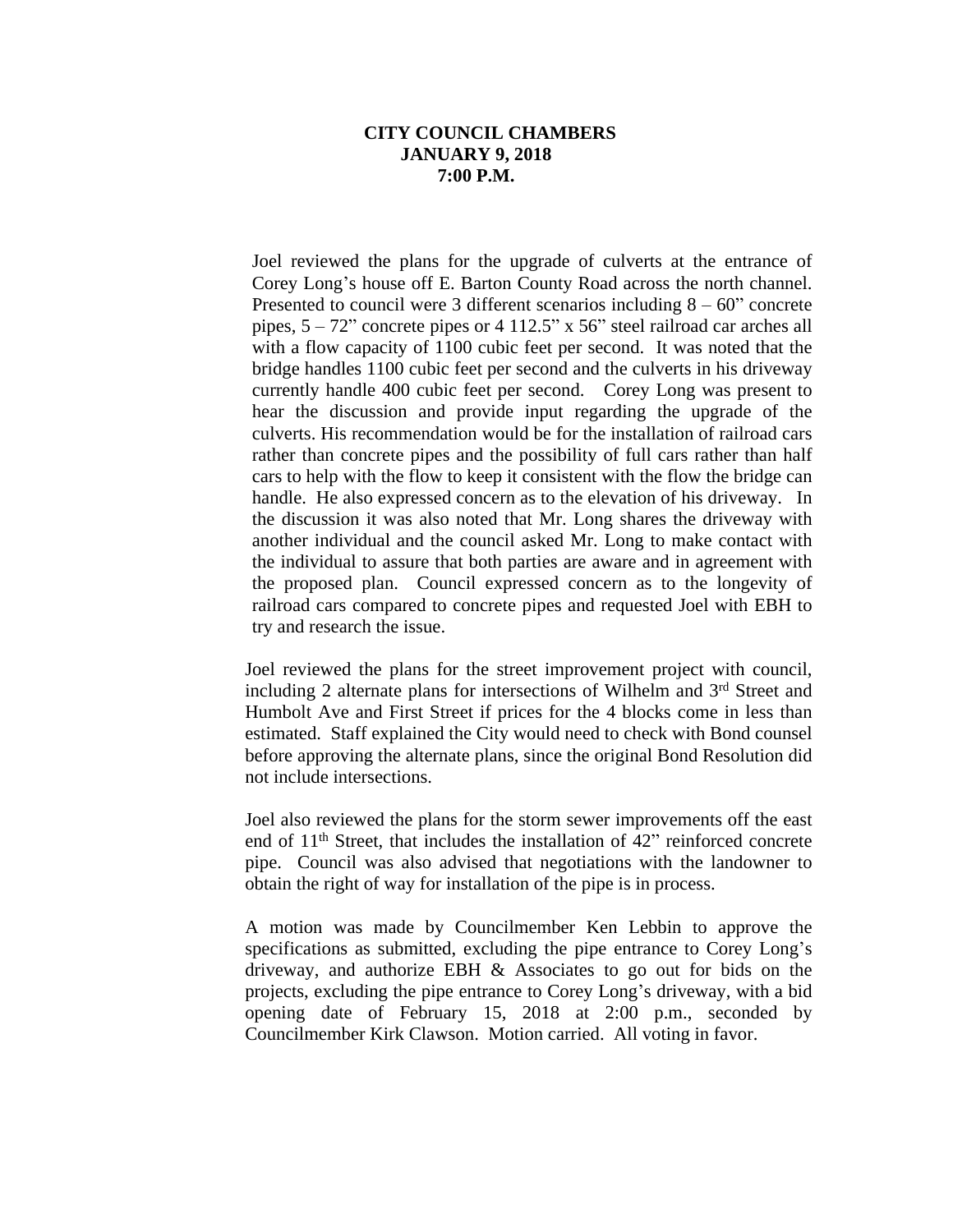3. Employee Salaries: The budget for 2018 allowed for a 3% increase in employee's wages.

A motion was made by Councilmember Jon Prescott to approve a \$.50 per hour raise for all full-time employees, excluding the City Administrator, which will be reviewed at a different time, seconded by Councilmember Kirk Clawson. Motion carried. All voting in favor.

4. Executive Session for the Acquisition of Property: An executive session is requested to discuss negotiations for possible acquisition of property relating to the flood control project. A motion was made by Councilmember Ken Lebbin to adjourn into executive session for (10) ten minutes to discuss negotiations for possible acquisition of property relating to the flood control project, with Robert Peter, city attorney, Chris Komarek, city administrator and Kim Schartz, city clerk present and that the council meeting will reconvene in the council chambers, seconded by Councilmember Jon Prescott. Motion carried. All voting in favor. The governing body recessed into executive session at 8:50 p.m.

Meeting reconvened at 9:00 p.m. No action taken.

- H. **REPORTS**: (These reports were given prior to executive sessions)
	- 1. Municipal Court Report: Presented to Council was the Municipal Court Report for December, 2017.
	- 2. Utilities Production Report: Presented to Council was the Utilities Production Report.
	- 3. Staff Reports:
		- a) Staff reported Deb Worman will be retiring, effective April 1<sup>st</sup>, leaving an open position in the office. Also, an employee has left the water department, however a power plant employee would like to move to the water department, therefore we will be hiring for a position at the power plant.
		- b) Staff explained the fish pond has been removed in the Wolf Park area and will be replaced with native grasses and some rock features.
		- c) Staff reported that employees will attend a ten hour OSHA training class over a two month period.
		- d) Staff explained he will attend the Kansas Legislative Capitol Day Wednesday, January 17th.
		- e) Staff reported there are 26 approved days of construction left on the KDOT project.